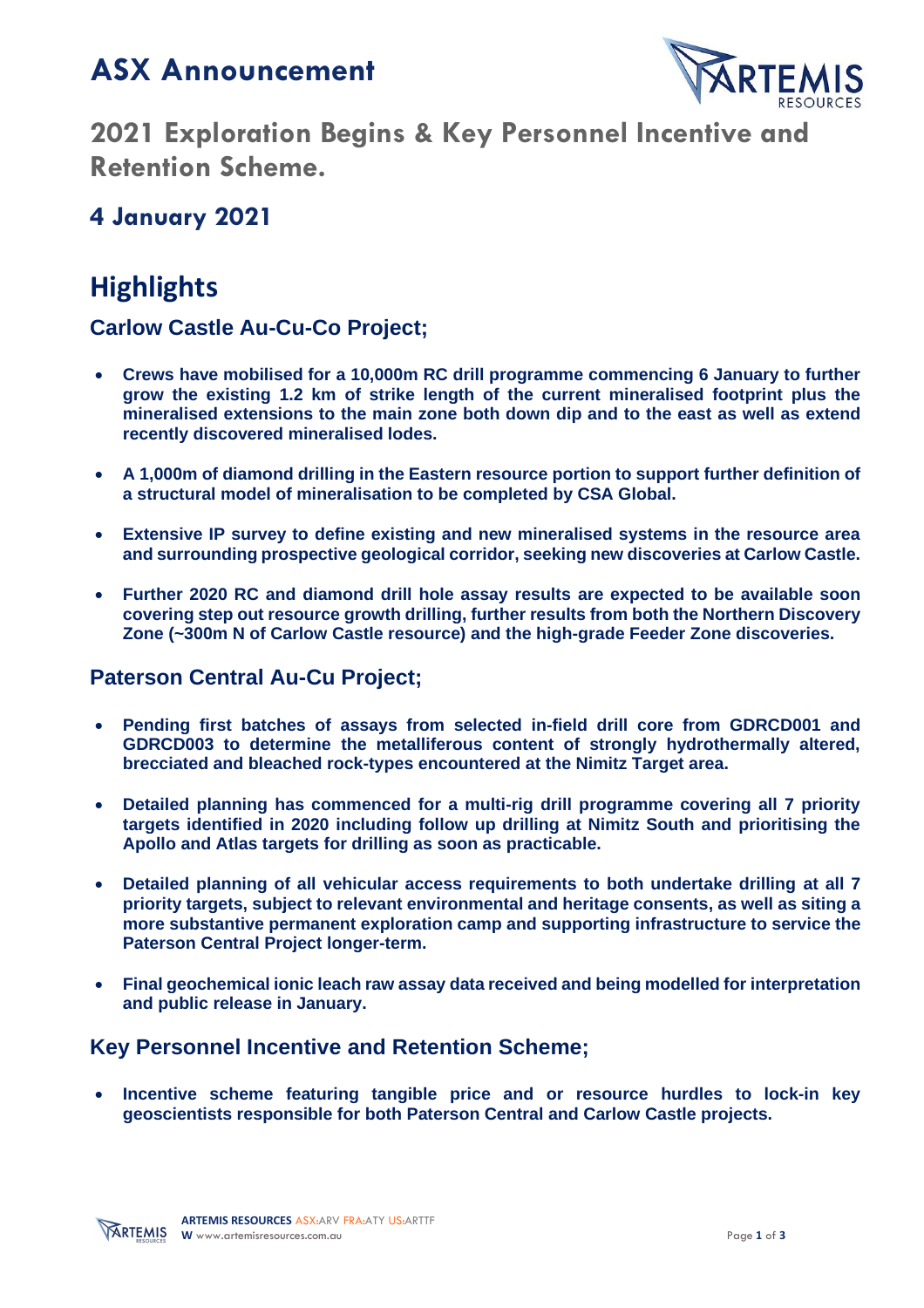**Artemis Resources Limited ("Artemis" or "the Company") (ASX:ARV, Frankfurt: ATY, US OTCQB: ARTTF) is pleased to report the commencement of its 2021 on-ground exploration activities at Carlow Castle and the detailed forward planning for a multi-rig programme at the Paterson Central Project.**

Alastair Clayton, Executive Director Commented:

"We have hit the ground running in 2021 in what we expect to be a seminal year for the Company. The Carlow Castle project is now in a full growth mode with new discovery zones identified in 2020 being followed up and the existing resource footprint growing in multiple directions. We are expecting additional assay results from the recently completed summer 2020 RC and diamond programmes soon in addition to the 11,000m of additional drilling that commences Wednesday.

At our Paterson's Central Project, where we await our first assays from selected core samples from our 2020 Nimitz drilling, we are already in the detailed planning phase of a far-reaching multi-rig 2021 drill programme. This involves establishing approved vehicular access to all of our 7 priority target areas and planning for a substantial permanent exploration camp and logistics base to support our long-term ambitions in the area.

With Newcrest Mining's outstanding Havieron discovery in a construction phase and the project's minority partner now boasting a multi-billion dollar market capitalisation it is clear to us that the leverage to exploration success at our adjacent 100% owned tenure is potentially quite extraordinary. We are confident 2021 will be the year we further demonstrate that the mineralising conditions that created Havieron are also present on our ground and of course on the back of this hopefully make a significant gold/copper discovery.

The Board have also taken this opportunity to approve a strongly shareholder-aligned, incentive and retention plan for our key geoscientists who are between them responsible for driving our projects forward."

#### **2021 Exploration Programmes Underway**

The diamond drilling will complete the remaining 1,000 metres within the eastern Mineral Resource Estimate area. Once the diamond drilling is completed, CSA Global will finalise the structural model for the Carlow Castle deposit.

The Carlow Castle RC programme of 10,000 metres is aimed at building the size of the resource and will focus on extensional drilling over a mineralised area determined to be over 1.5 km in length. The RC rig is already on site and crews are being mobilised post-Christmas/New Year break.

Detailed logistical planning for our 2021 Paterson Central exploration campaign is underway. The Company expects to execute a heritage agreement shortly to enable long-term access to drill sites of the highest priority ranked targets, Apollo and Atlas, as soon as possible as well as following up at Nimitz and our other key targets identified in 2020.